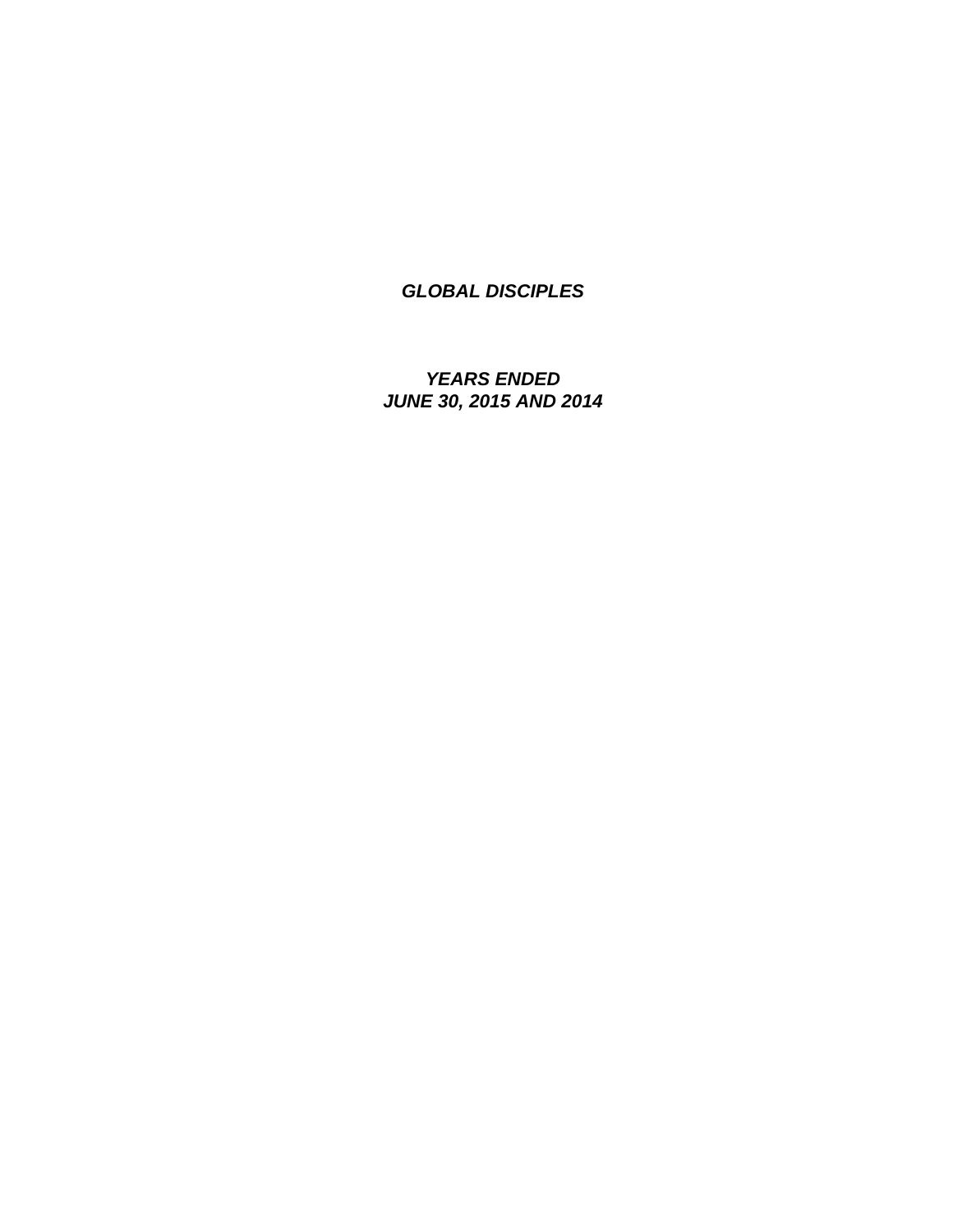

A Professional Corporation

#### Independent Auditors' Report

Board of Directors Global Disciples Lancaster, Pennsylvania

#### **Report on the Financial Statements**

We have audited the accompanying financial statements of Global Disciples (a nonprofit Organization), which comprise the statements of financial position as of June 30, 2015 and 2014, and the related statements of activities and cash flows for the years then ended and the related notes to the financial statements.

### **Management's Responsibility for the Financial Statements**

Management is responsible for the preparation and fair presentation of these financial statements in accordance with accounting principles generally accepted in the United States of America; this includes the design, implementation and maintenance of internal control relevant to the preparation and fair presentation of financial statements that are free from material misstatement whether due to fraud or error.

#### **Auditors' Responsibility**

Our responsibility is to express an opinion on these financial statements based on our audits. We conducted our audits in accordance with auditing standards generally accepted in the United States of America. Those standards require that we plan and perform the audit to obtain reasonable assurance about whether the financial statements are free from material misstatement.

An audit involves performing procedures to obtain audit evidence about the amounts and disclosures in the financial statements. The procedures selected depend on the auditors' judgment, including the assessment of the risks of material misstatement of the financial statements, whether due to fraud or error. In making those risk assessments, the auditors consider internal control relevant to the Organization's preparation and fair presentation of the financial statements in order to design audit procedures that are appropriate in the circumstances, but not for the purpose of expressing an opinion on the effectiveness of the Organization's internal control. Accordingly, we express no such opinion. An audit also includes evaluating the appropriateness of accounting policies used and the reasonableness of significant accounting estimates made by management, as well as evaluating the overall presentation of the financial statements.

We believe that the audit evidence we have obtained is sufficient and appropriate to provide a basis for our audit opinion.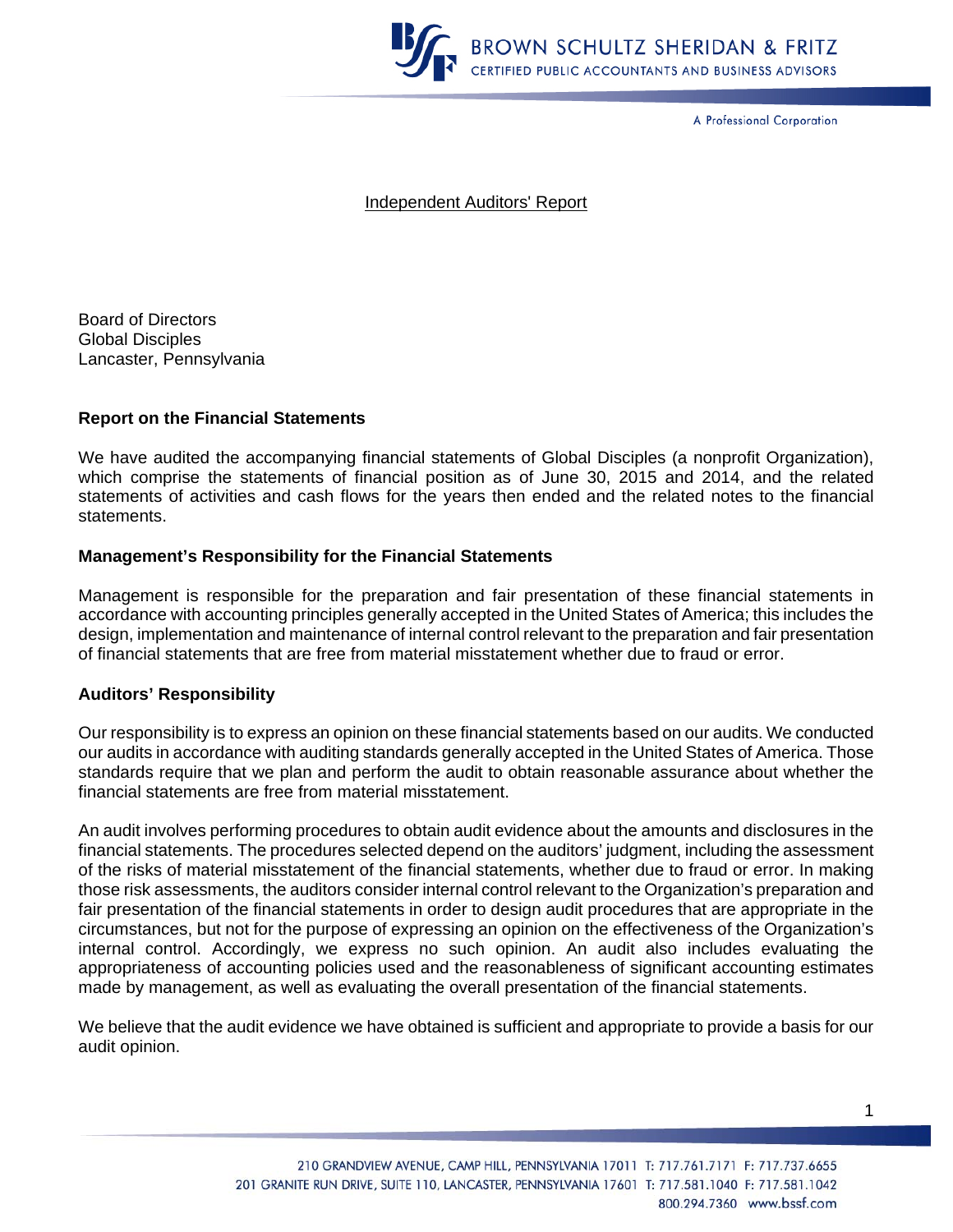### **Opinion**

In our opinion, the financial statements referred to above present fairly, in all material respects, the financial position of Global Disciples as of June 30, 2015 and 2014, and the changes in its net assets and its cash flows for the years then ended in accordance with accounting principles generally accepted in the United States of America.

Brown Schultz Skidan's Fitz

Lancaster, Pennsylvania February 9, 2016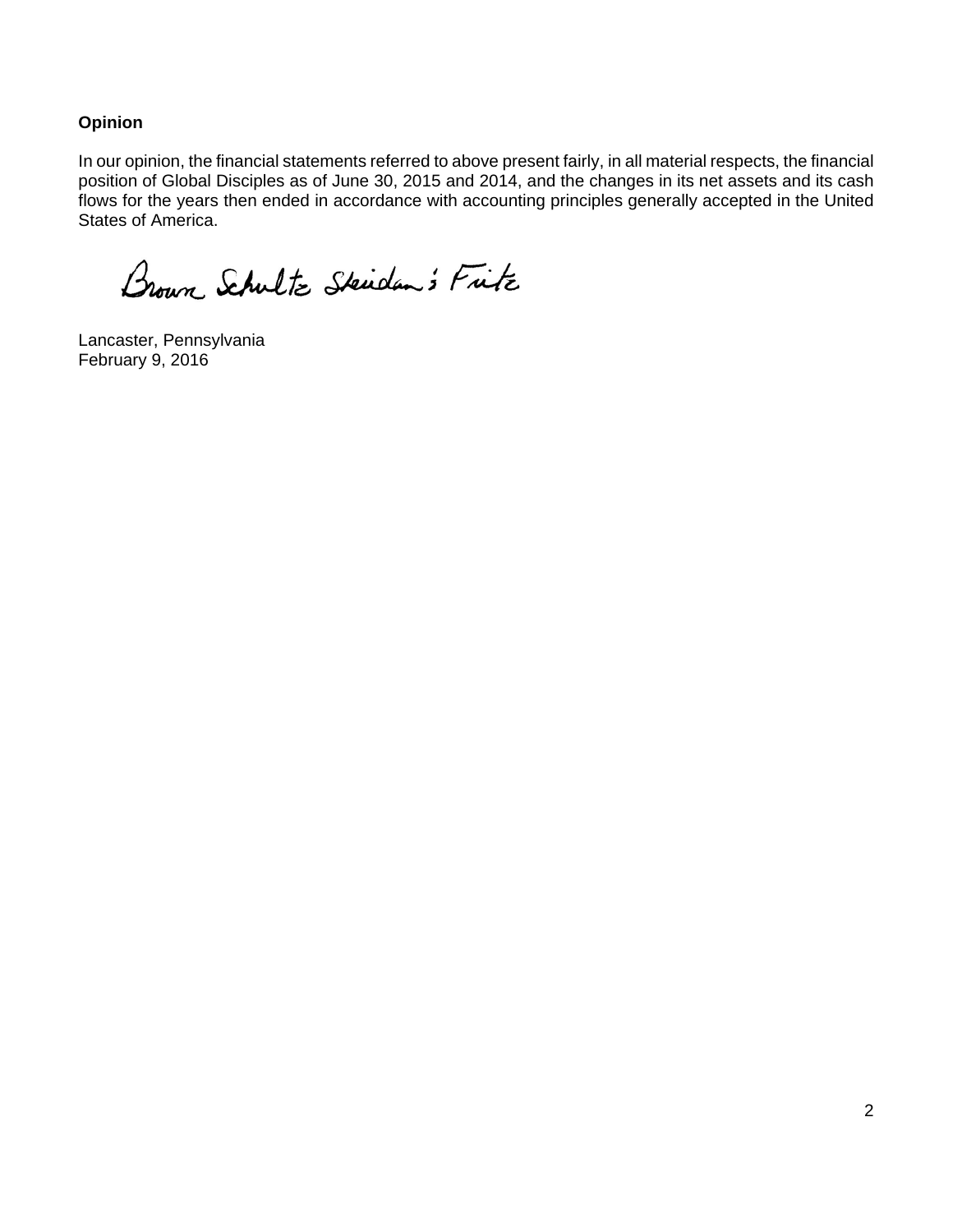## STATEMENTS OF FINANCIAL POSITION – JUNE 30, 2015 AND 2014

### ASSETS

|                                                                   | 2015              | 2014          |
|-------------------------------------------------------------------|-------------------|---------------|
| Cash                                                              | 278,740<br>\$     | \$504,994     |
| Receivables:<br>Contributions<br>Promise to give, current portion | 203,054<br>58,322 | 89,686        |
| Other                                                             |                   | 8,499         |
| Prepaid expenses                                                  | 2,030             | 1,862         |
|                                                                   | 542,146           | 605,041       |
| Equipment                                                         | 59,117            | 52,076        |
| Leasehold improvements                                            | 84,837            | 84,837        |
|                                                                   |                   |               |
|                                                                   | 143,954           | 136,913       |
| Less accumulated depreciation                                     | 92,817            | 89,404        |
|                                                                   | 51,137            | 47,509        |
| Cash restricted for retirement of international employees         | 46,695            | 42,082        |
| Promise to give, net of current portion                           | 100,996           |               |
| Security deposit                                                  | 799               | 799           |
|                                                                   | 148,490           | 42,881        |
| <b>Total assets</b>                                               | 741,773<br>S      | 695,431<br>\$ |

See notes to financial statements.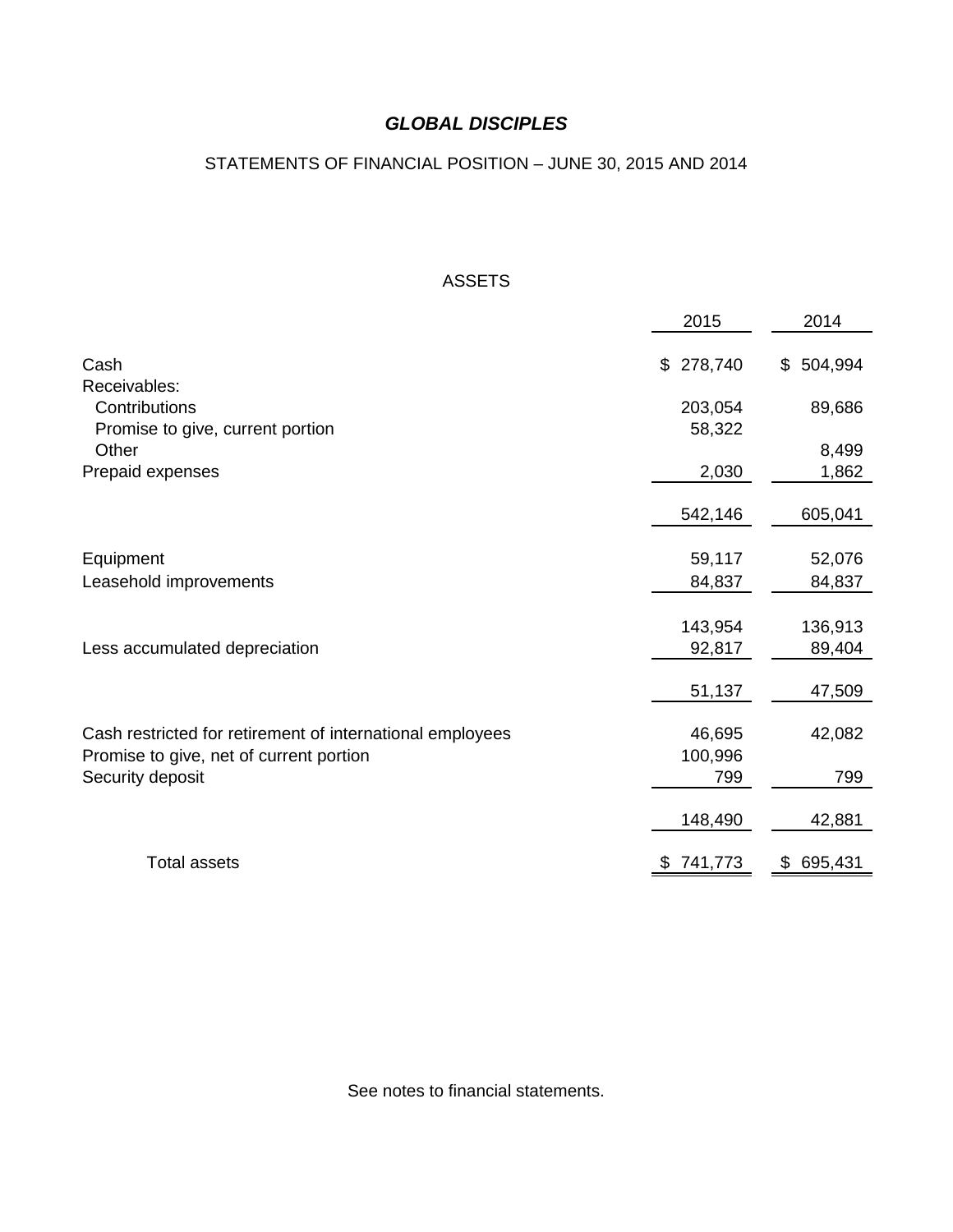## LIABILITIES AND NET ASSETS

|                                                          | 2015                  | 2014          |
|----------------------------------------------------------|-----------------------|---------------|
| Liabilities:<br>Accounts payable<br>Due to related party | \$<br>10,082<br>1,800 | \$<br>26,523  |
| Accrued expenses                                         | 107,859               | 109,791       |
|                                                          |                       |               |
| <b>Total liabilities</b>                                 | 119,741               | 136,314       |
| Net assets:<br>Unrestricted:                             |                       |               |
| Undesignated<br>Designated grant funds:                  | 292,279               | 262,215       |
| <b>GDT Alliance Fund</b>                                 | 60,184                | 99,690        |
| Leadership Fund                                          | 291                   | 291           |
| <b>Missions Fund</b>                                     | 63,533                | 72,357        |
| <b>Lead Alliance Fund</b>                                |                       | 12,517        |
| <b>Generosity Fund</b>                                   | 29,299                | 12,538        |
|                                                          | 445,586               | 459,608       |
| <b>Temporarily restricted</b>                            | 176,446               | 99,509        |
| Total net assets                                         | 622,032               | 559,117       |
| Total liabilities and net assets                         | 741,773<br>\$         | 695,431<br>\$ |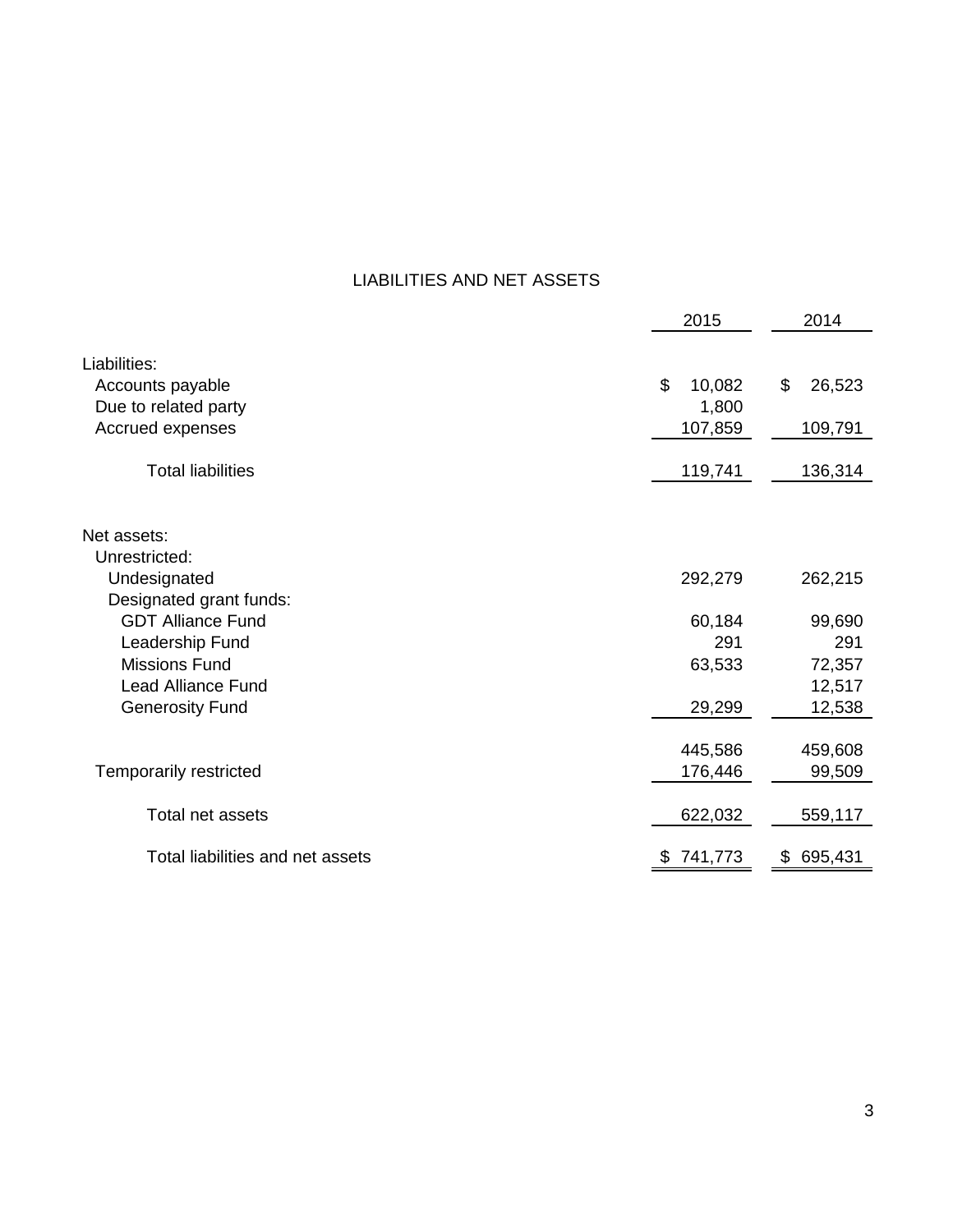## STATEMENTS OF ACTIVITIES

## YEARS ENDED JUNE 30, 2015 AND 2014

|                                              | 2015          | 2014        |
|----------------------------------------------|---------------|-------------|
|                                              |               |             |
| Changes in unrestricted net assets:          |               |             |
| Revenue and other support:                   |               |             |
| Contributions:                               |               |             |
| Grants                                       | \$<br>424,989 | \$1,074,898 |
| Other                                        | 2,411,982     | 1,683,288   |
| Honorariums                                  | 2,125         | 1,405       |
| Interest income                              | 156           | 155         |
| Special events                               | 2,975         |             |
| Total revenue and other support              | 2,842,227     | 2,759,746   |
| Net assets released from restrictions        | 781,744       | 927,202     |
| Total unrestricted revenue and other support | 3,623,971     | 3,686,948   |
| Expenses:                                    |               |             |
| Program expenses:                            |               |             |
| Training and education                       | 2,210,219     | 2,302,454   |
| Network development                          | 879,583       | 740,384     |
| Total program expenses                       | 3,089,802     | 3,042,838   |
| Supporting services:                         |               |             |
| General and administrative                   | 293,497       | 186,610     |
| Fundraising                                  | 254,694       | 291,624     |
|                                              |               |             |
| Total supporting expenses                    | 548,191       | 478,234     |
| <b>Total expenses</b>                        | 3,637,993     | 3,521,072   |
|                                              |               |             |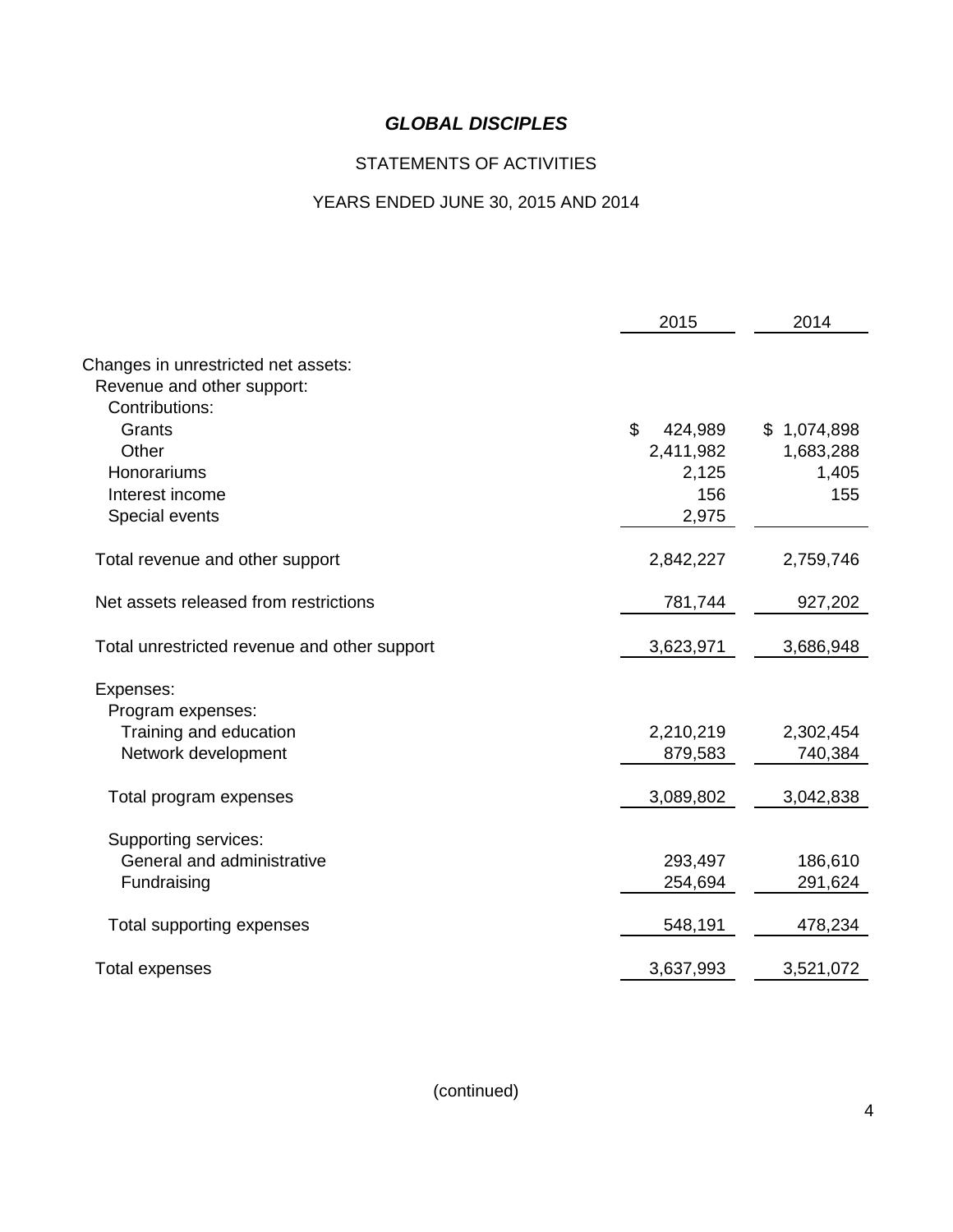# STATEMENTS OF ACTIVITIES (CONTINUED)

## YEARS ENDED JUNE 30, 2015 AND 2014

|                                                          | 2015            | 2014          |
|----------------------------------------------------------|-----------------|---------------|
| Increase (decrease) in unrestricted net assets           | (14, 022)<br>\$ | 165,876<br>\$ |
| Changes in temporarily restricted net assets:            |                 |               |
| Contributions:                                           |                 |               |
| <b>GDT Alliance</b>                                      | 153,589         | 282,512       |
| Micro-Business Development                               | 103,292         | 115,364       |
| Leadership Development                                   | 4,272           | 15,436        |
| Staff support                                            | 438,210         | 398,522       |
| Other                                                    | 159,318         | 89,686        |
| Net assets released from restrictions                    | (781,744)       | (927,202)     |
| Increase (decrease) in temporarily restricted net assets | 76,937          | (25,682)      |
| Increase in net assets                                   | 62,915          | 140,194       |
| Net assets:                                              |                 |               |
| Beginning of year                                        | 559,117         | 418,923       |
| End of year                                              | 622,032         | 559,117       |

See notes to financial statements.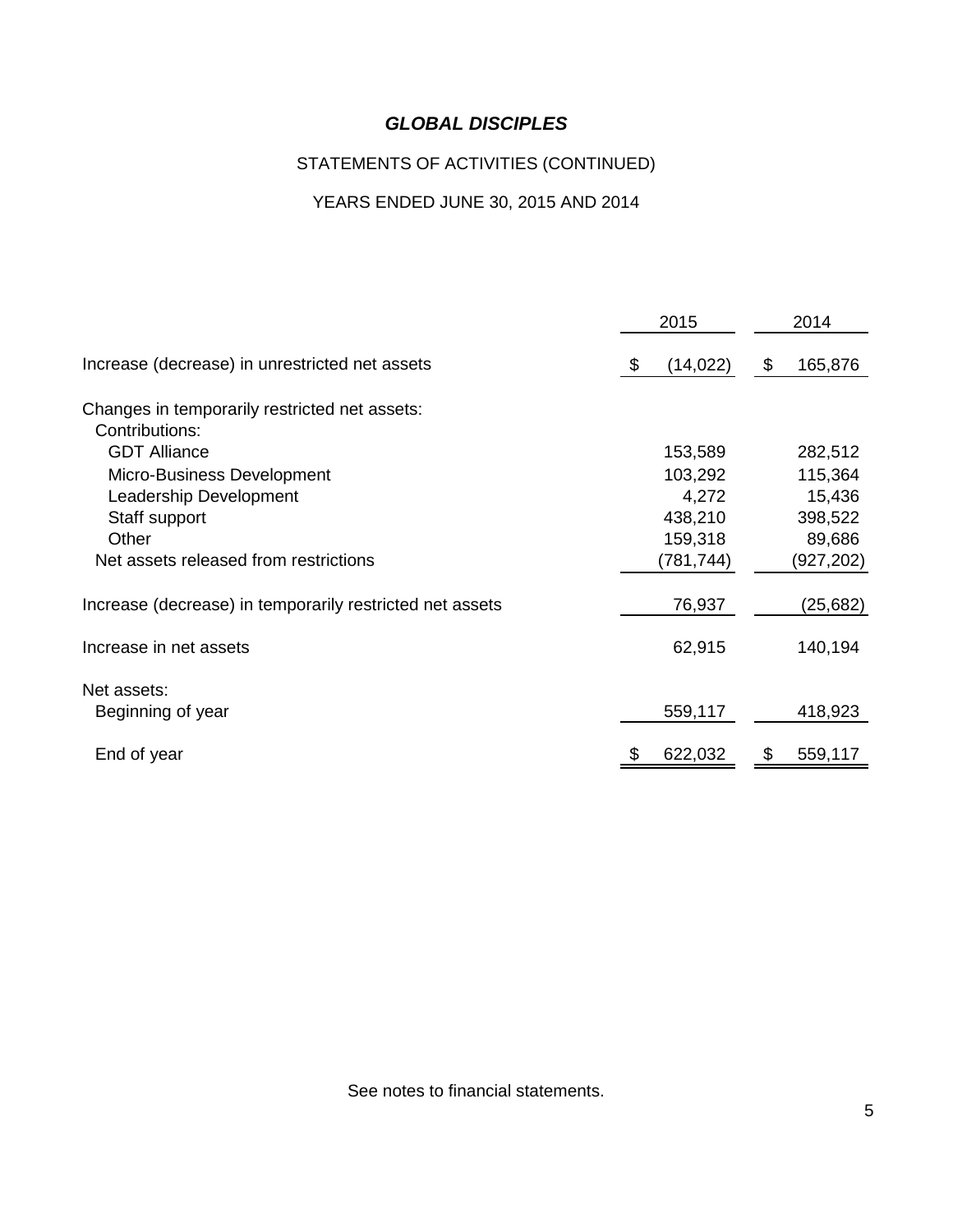## STATEMENTS OF CASH FLOWS

## YEARS ENDED JUNE 30, 2015 AND 2014

|                                                           | 2015         | 2014          |
|-----------------------------------------------------------|--------------|---------------|
| Cash flows from operating activities:                     |              |               |
| Change in net assets                                      | \$<br>62,915 | \$<br>140,194 |
| Adjustments:                                              |              |               |
| Depreciation                                              | 12,044       | 9,280         |
| In-kind contribution received for furniture and equipment | (3,640)      | (13,000)      |
| Gain on sale of fixed assets                              | (264)        |               |
| Change in:                                                |              |               |
| Receivables:                                              |              |               |
| Contributions                                             | (113, 368)   | 13,969        |
| Promise to give                                           | (159, 318)   |               |
| Other                                                     | 8,499        | (923)         |
| Due from related party                                    |              | 50,000        |
| Due to related party                                      | 1,800        |               |
| Prepaid expenses                                          | (168)        | (52)          |
| Cash restricted for retirement of international employees | (4,613)      | (2,652)       |
| Accounts payable                                          | (16, 441)    | 24,040        |
| Accrued expenses                                          | (1,932)      | 17,496        |
| Total adjustments                                         | (277, 401)   | 98,158        |
| Net cash provided by (used in) operating activities       | (214, 486)   | 238,352       |
| Cash flows from investing activities:                     |              |               |
| Purchase of equipment                                     | (12, 318)    | (1,262)       |
| Proceeds from sale of fixed assets                        | 550          |               |
|                                                           |              |               |
| Net cash used in investing activities                     | (11, 768)    | (1, 262)      |
| Net increase (decrease) in cash                           | (226, 254)   | 237,090       |
| Cash:                                                     |              |               |
| <b>Beginning</b>                                          | 504,994      | 267,904       |
| Ending                                                    | 278,740      | \$<br>504,994 |
| Supplemental disclosure of cash flow information:         |              |               |
| Cash paid during the year for interest,                   |              |               |
| which is also interest expense                            | \$<br>199    | \$<br>586     |
| Noncash investing transactions:                           |              |               |
| In-kind contributions of property and equipment           | \$<br>3,640  | \$<br>13,000  |

See notes to financial statements.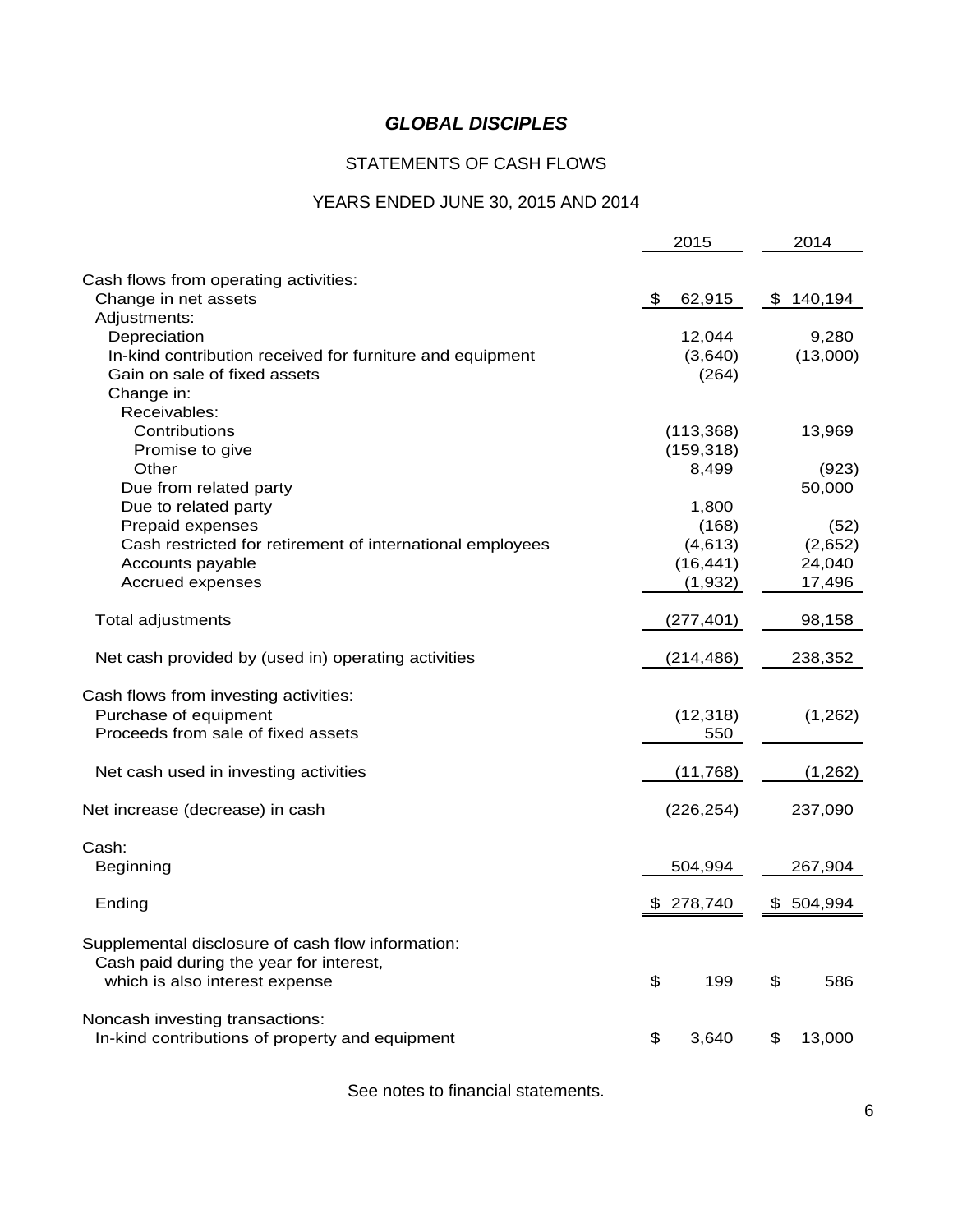## NOTES TO FINANCIAL STATEMENTS

### YEARS ENDED JUNE 30, 2015 AND 2014

#### **1. Description of the Organization and activities:**

*Description of the Organization:* 

 Global Disciples (the Organization) is incorporated under the Pennsylvania Nonprofit Corporation Law. Global Disciples receives support primarily from individuals and other not-for-profit organizations with a similar focus (the Alliance).

*Activities:* 

- Training and education Global Disciples links with other like-minded organizations to provide various formal and non-formal training and educational options, which equip individuals and groups with the understanding and skills necessary to relate and communicate cross-culturally, to study or work internationally or to live responsibly as global citizens.
- The 10% Funds of Global Disciples (the 10% Funds) Global Disciples has made a commitment, through these funds, to give at least 10% of all unrestricted general contributions received by Global Disciples to other organizations that have a similar focus to one of the three areas that Global Disciples has identified as priority globally: cross-cultural training, micro-business development in least advantaged areas and leadership development. The three funds discussed below receive a percentage of the 10% Funds:
	- The *GDT Alliance Fund* is the vehicle for receiving and dispersing the 10% Funds from general contributions applied toward the cross-cultural training activities of Global Disciples. Through June 30, 2015, substantially all recipients of these Grant Funds related to the GDT Alliance. All member programs of the GDT Alliance contribute 2% or more of their program budget to this fund as well. The balance of the funding of this program comes from the general fund of Global Disciples and donor restricted contributions. The funds are used as seed funds to help launch new cross-cultural training programs and for program leadership development, travel and mentoring.
	- The *Micro-Business Development Grant Fund* is the vehicle for receiving and dispersing the 10% Funds from general contributions applied toward the Global Access activities of Global Disciples. The director of this track, along with the executive director, determines what organizations with a similar focus will be the recipients of grants from this fund.
	- The *Generosity Fund* receives a small portion of the 10% Funds which are made available for new initiatives, special projects or immediate urgent needs of organizations affiliated with the Alliance.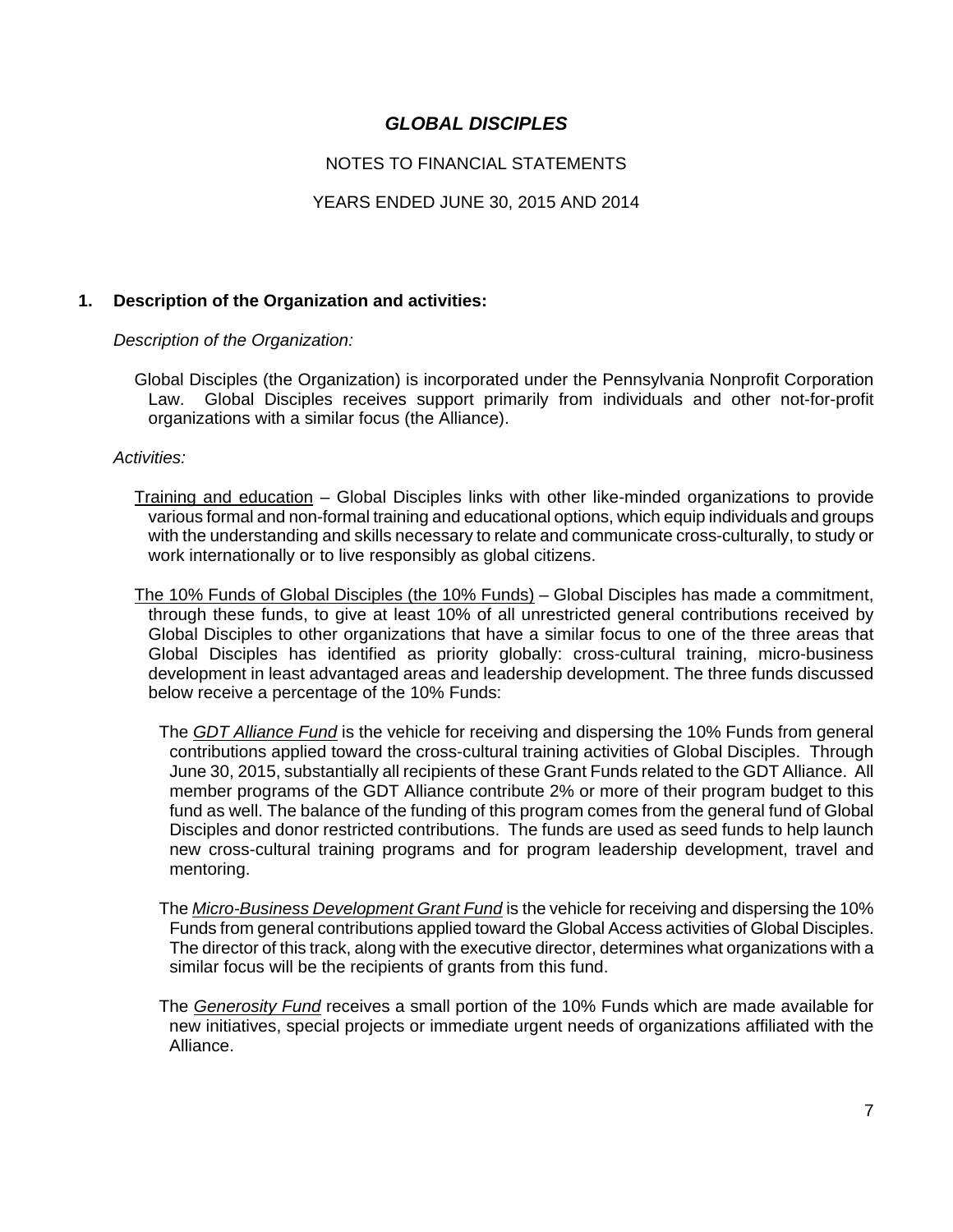### NOTES TO FINANCIAL STATEMENTS (CONTINUED)

### YEARS ENDED JUNE 30, 2015 AND 2014

### **2. Summary of significant accounting policies:**

#### *Basis of accounting:*

 The financial statements of the Organization have been prepared on the accrual basis of accounting and, accordingly, reflect all significant receivables, payables and other liabilities.

#### *Basis of presentation:*

 Financial statement presentation follows the requirements of the Financial Accounting Standards Board (FASB) as codified in FASB Accounting Standards Codification (ASC) 958, *Not-for-Profit Entities*. Under ASC 958, the Organization is required to report information regarding its financial position and activities in up to three classes of net assets: unrestricted net assets, temporarily restricted net assets and permanently restricted net assets.

#### *Temporarily restricted net assets:*

 In 2014, contributions receivable were included in temporarily restricted net assets. For 2015 and future years, contributions receivable will be unrestricted as they are received within the following fiscal year.

#### *Use of estimates:*

 The preparation of financial statements in conformity with generally accepted accounting principles requires management to make estimates and assumptions that affect certain reported amounts and disclosures. Accordingly, actual results could differ from those estimates.

#### *Promise to give:*

 The promise to give is stated at outstanding balance, less a discount to present value. The promise to give that is expected to be received in more than one year is discounted to present value using a risk adjusted rate of return. Any unpaid balance remaining after the stated payment terms is considered past due.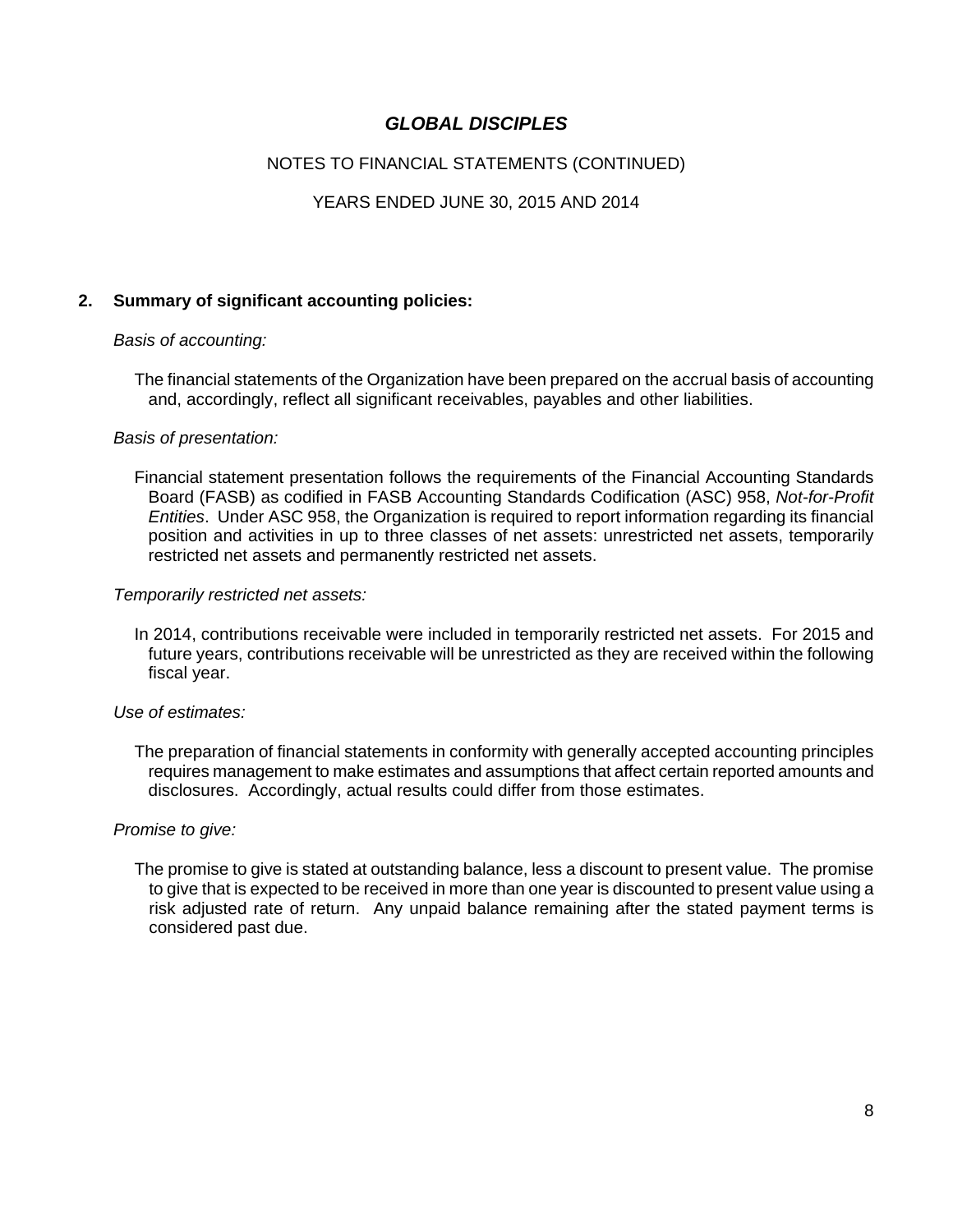## NOTES TO FINANCIAL STATEMENTS (CONTINUED)

### YEARS ENDED JUNE 30, 2015 AND 2014

### **2. Summary of significant accounting policies (continued):**

#### *Foreign currency:*

 The statement of financial position reflects a foreign pledge receivable in the U.S. dollar equivalent using the rate of exchange at year-end. Contributions were recognized using the exchange rate at the pledge date. Subsequent gains and losses are calculated based on the exchange rate at fiscal year-end. The amount of foreign exchange loss included in the statement of activities for the year ended June 30, 2015 is \$13,439. There were no exchange losses in the fiscal year ended June 30, 2014.

#### *Concentration:*

#### Cash:

 The Organization maintains cash balances at two financial institutions. At June 30, 2015, cash balances exceeded the Federal Deposit Insurance Corporation (FDIC) limit by \$106,704.

#### Promise to give:

 The Organization received a promise to give in future years from one donor comprising 100% of the remaining amount outstanding as of June 30, 2015.

#### *Equipment, leasehold improvements and depreciation:*

 These assets are stated at cost, or fair value at date of donation, and depreciated using straight-line and accelerated methods over the estimated useful lives of the assets, which for leasehold improvements includes the optional renewal periods.

#### *Revenue recognition:*

 The Organization reports gifts of cash and other assets as restricted support if they are received with stipulations that limit the use of the donated asset. When a donor restriction expires, that is, when a stipulated time restriction ends or purpose restriction is accomplished, temporarily restricted net assets are reclassified to unrestricted net assets and reported in the statements of activities as net assets released from restrictions.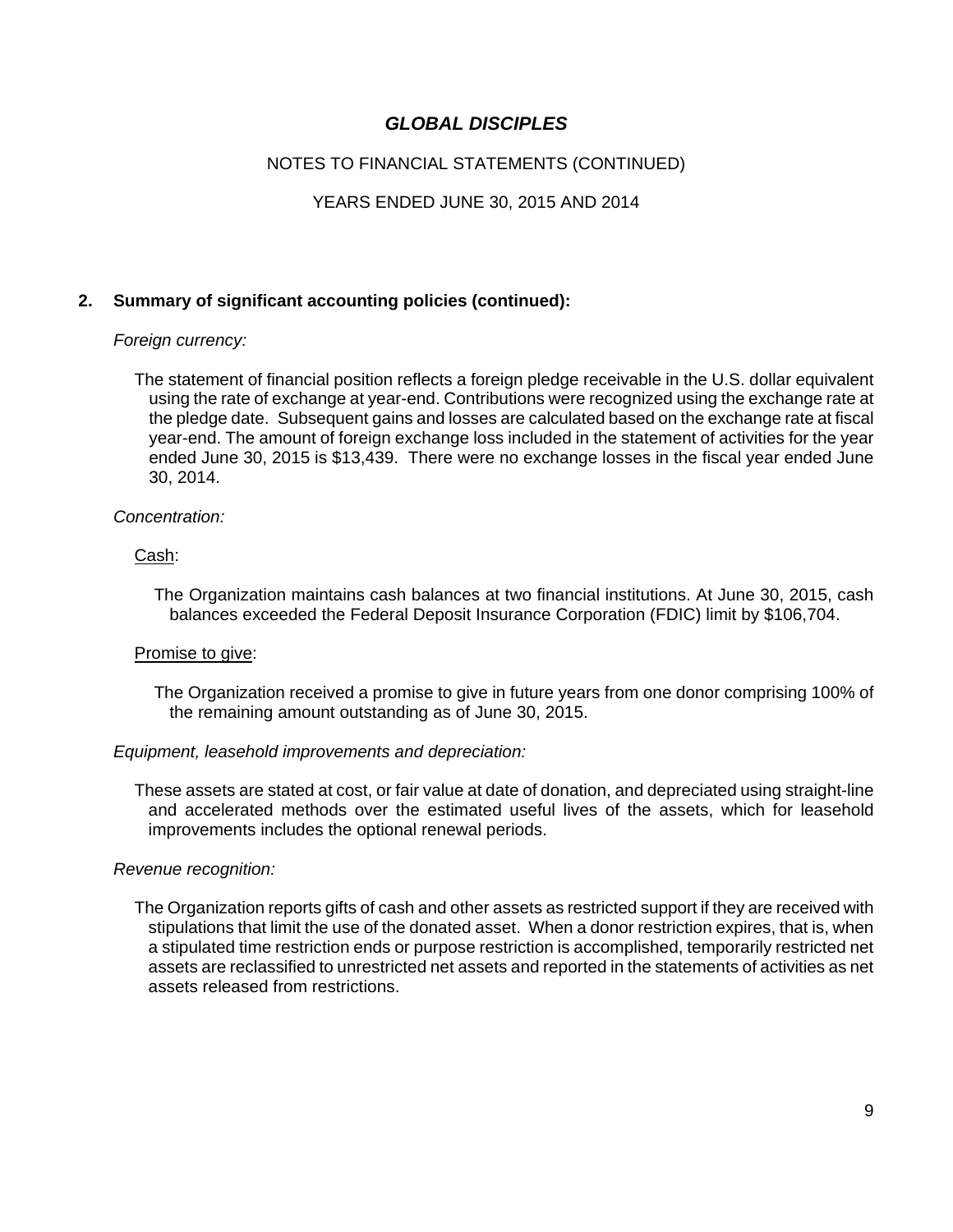## NOTES TO FINANCIAL STATEMENTS (CONTINUED)

### YEARS ENDED JUNE 30, 2015 AND 2014

### **2. Summary of significant accounting policies (continued)**

 *Subsequent events:* 

 The Organization evaluated its June 30, 2015 financial statements for subsequent events through February 9, 2016, the date the financial statements were available to be issued. The Organization is not aware of any subsequent events which would require recognition or disclosure in the financial statements.

#### **3. Promise to give:**

During the year ended June 30, 2015, the Organization received a promise to give based on a foreign currency. The promise to give adjusted for the foreign currency exchange rate at June 30 is as follows:

| Unconditional promise to give           | \$184,050 |
|-----------------------------------------|-----------|
| Less unamortized present value discount | 24,732    |
| Net unconditional promise to give       | \$159,318 |

The promise to give is expected to be collected in more than one year and is discounted to present value using a risk adjusted rate of 11.49%. The promise to give is expected to be received in the following fiscal years:

| 2016  | S. | 58,322    |
|-------|----|-----------|
| 2017  |    | 65,388    |
| 2018  |    | 35,608    |
|       |    |           |
| Total |    | \$159,318 |
|       |    |           |

### **4. Line of credit:**

 The Organization has a \$75,000 line of credit which is renewable annually. It accrues interest at 3.25% and is secured by the assets of the Organization. There was no outstanding balance at June 30, 2015 and 2014.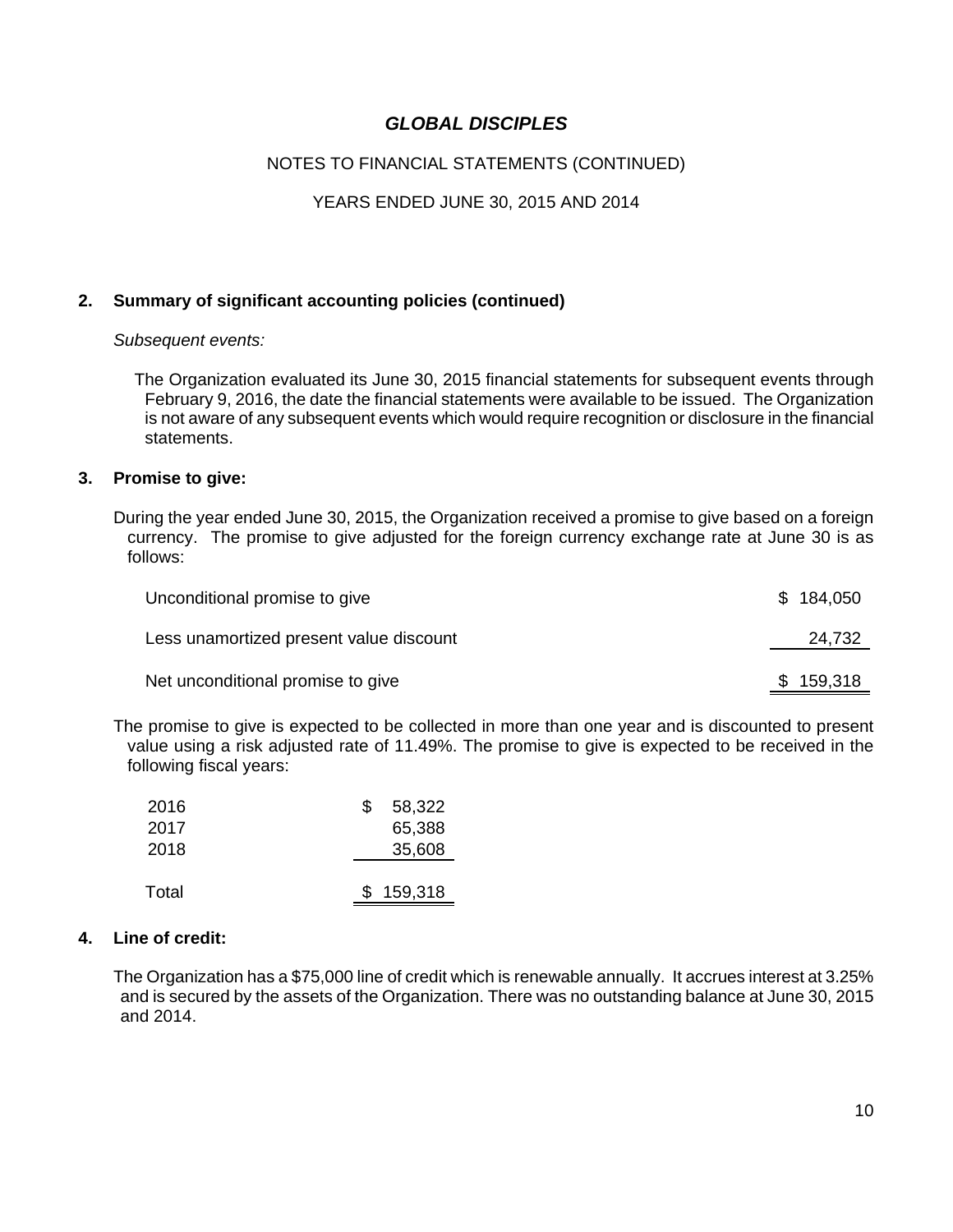### NOTES TO FINANCIAL STATEMENTS (CONTINUED)

### YEARS ENDED JUNE 30, 2015 AND 2014

#### **5. Retirement plan:**

 The Organization has a retirement plan which covers all employees (U.S.-based and international) meeting certain age and service requirements. Contributions to the plan are based on 8% of eligible compensation. Contributions totaled \$65,370 and \$65,832 for the years ended June 30, 2015 and 2014, respectively.

 Retirement contributions for U.S.-based employees are funded currently to a qualified defined contribution retirement plan. Retirement contributions for international employees are held as restricted cash. Interest earned on these restricted funds accrue for the benefit of the international employees until the staff member terminates employment with Global Disciples. At that time, the employee's allocated share will be forwarded to the staff member.

#### **6. Office rent:**

Rent expense totaled \$42,998 and \$41,075 for the years ended June 30, 2015 and 2014, respectively.

 The Organization rents office space under a lease agreement which calls for current monthly payments of \$1,106. The monthly rental increases by 3% in August of each year. In addition to the monthly lease, the Organization is responsible for paying the taxes, insurance and maintenance of the building. The lease contains two five-year renewal options. In August 2010, the Organization exercised the first option renewing the lease for five years. In August 2015, the Organization exercised the second option renewing the lease for an additional five years.

 In August 2010, the Organization signed an agreement for additional office space. This agreement is a five-year lease, which calls for current monthly payments of \$769. The monthly rental increases by 3% in September of each year. This lease contains one five-year renewal option. In September 2015, the Organization exercised the option to renew the lease for five years.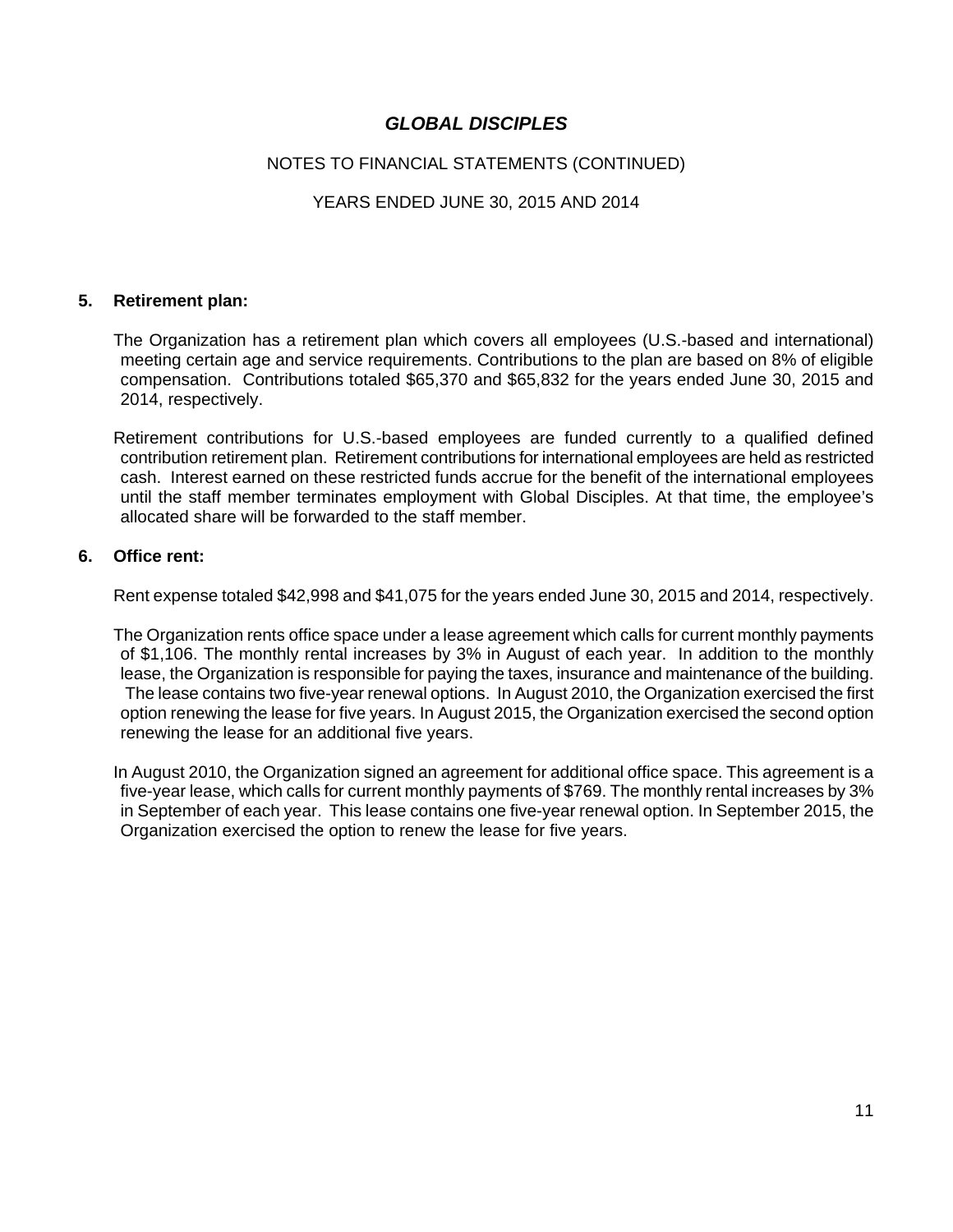## NOTES TO FINANCIAL STATEMENTS (CONTINUED)

## YEARS ENDED JUNE 30, 2015 AND 2014

## **6. Office rent (continued):**

The future minimum lease payments under the lease agreements are as follows:

| 2016       | \$<br>23,103 |
|------------|--------------|
| 2017       | 23,798       |
| 2018       | 24,506       |
| 2019       | 25,242       |
| 2020       | 26,010       |
| thereafter | 3,068        |
|            |              |
| Total      | 125,727      |

### **7. Temporarily restricted net assets:**

Temporarily restricted net assets are available for the following purpose or time restriction:

|                       | 2015                | 2014                  |
|-----------------------|---------------------|-----------------------|
| Staff support<br>Time | \$17,128<br>159,318 | 9,823<br>\$<br>89,686 |
|                       | \$<br>176,446       | 99,509<br>S           |